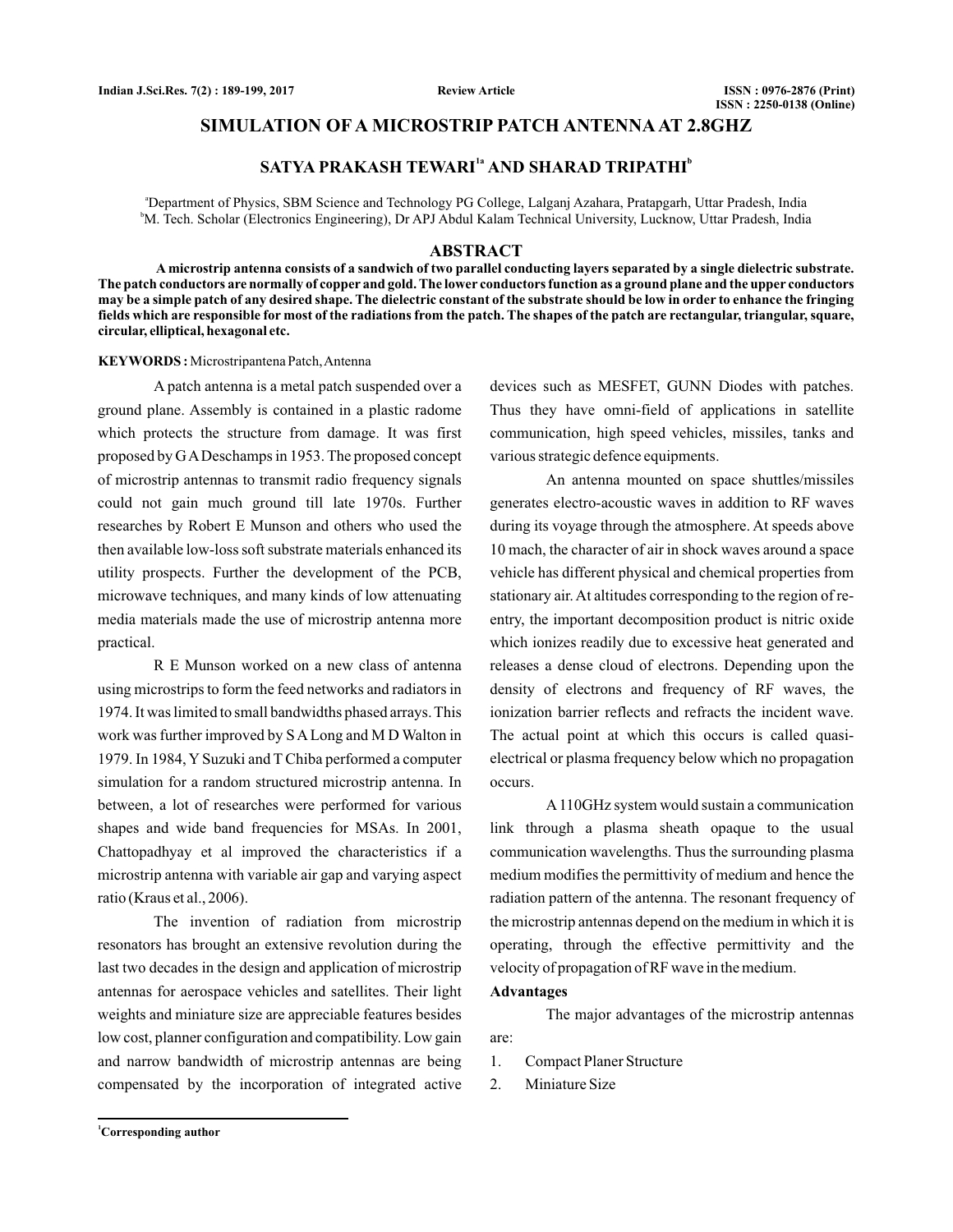| Altitude (Kms.) | <b>Mach Number</b> | <b>Critical Frequency (GHz)</b> |
|-----------------|--------------------|---------------------------------|
| 36.576          | 22                 | 110                             |
| 30.480          | 22                 | 110                             |
| 24.384          | 22                 | 110                             |
| 21.336          | 20                 | 80                              |
| 18.288          | 18                 | 60                              |
| 15.240          | $\overline{4}$     | つう                              |

**Table 1: Mach Number and Critical Frequency of a Vehicle Re-entering From Orbits**

- 3. LightWeight
- 4. Low Fabrication Cost
- 5. Integrability with feeding network and devices
- 6. Compatibility with MMIC technology
- 7. Multiple polarization possibility with simple changes in the feed position
- 8. Low scattering cross-section

# **Disadvantages**

- 1. Very narrow bandwidth
- 2. Low gain due to half space only
- 3. Poor end-fire radiation
- 4. Low power handling capacity
- 5. Bandwidth variation with substrate thickness

# **Applications**

- 1. RADARs and altimeters
- 2. Satellites and space communication
- 3. High speed space shuttles
- 4. Tanks and missiles telemetry
- 5. Biomedical applications
- 6. Feed elements for complex antennas
- 7. Remote sensing and navigation

## **Rectangular MicrostripAntenna**

Figure 1 illustrates the basic structure of the rectangular microstrip antenna, by far the most popular type of microstrip antennas. The ground plane and dielectric underneath are shown in figure. The dimension L is universally taken to mean the long dimension, which causes resonance at half-wavelength frequency. The radiating edges are at the ends of the L-dimension of the rectangle which sets up the single polarization. Radiation that occurs at the ends of theW-dimension is far less and is referred to as the cross-polarization.

Figure 2 illustrates the side view of figure and is an attempt to show the distribution of the E-field under the patch. Due to the half-wave nature of the patch, the fields under the L-edges are of opposite polarity and when the field lines curve out and finally propagate out into the direction normal to the substrate they are in the same



**Figure1 : Basic Structure of a Rectangular Microstrip Antenna**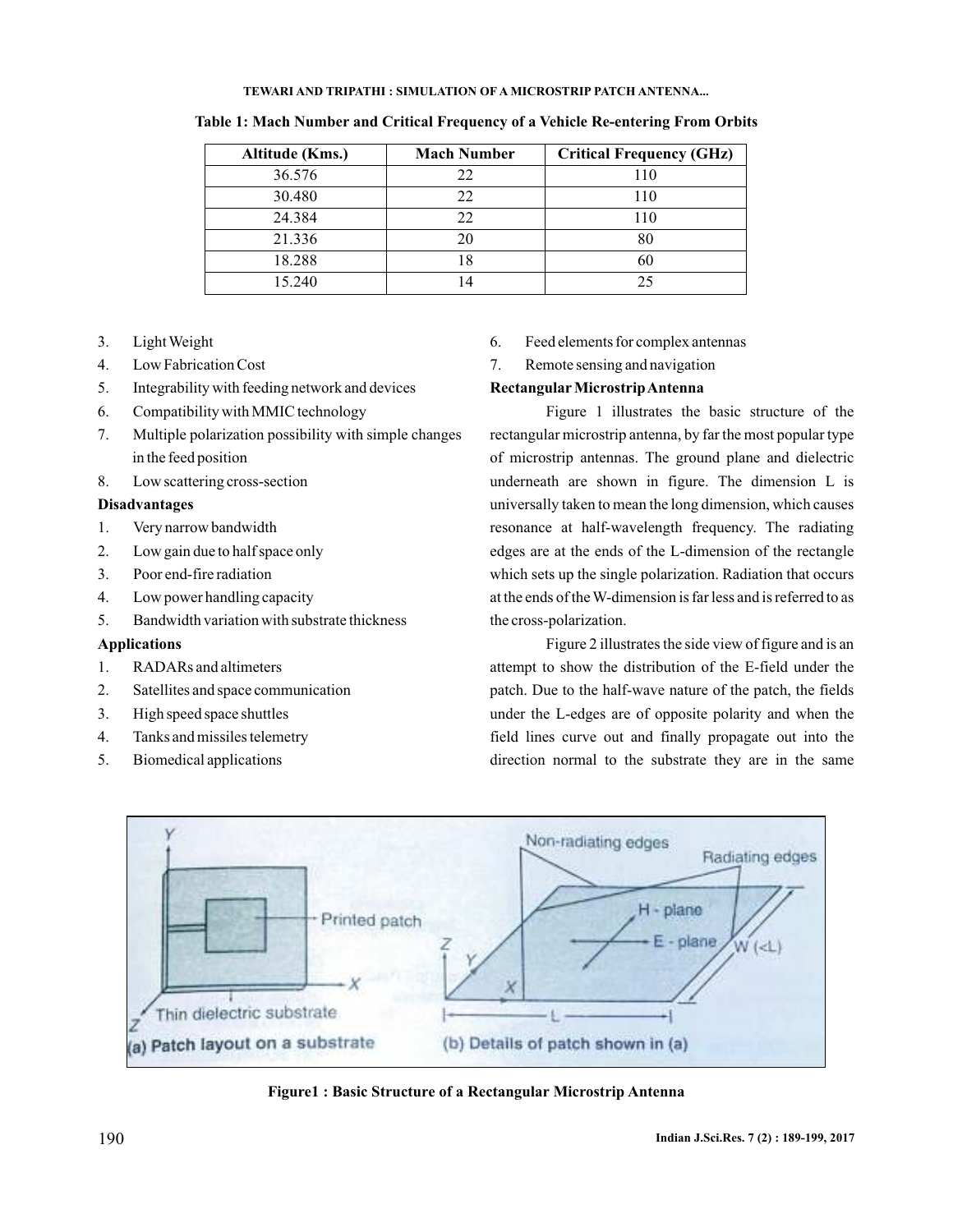

**Figure 2 : Patch Antenna With E Field Distribution**



**Figure 3 : Geometry of a Microstrip Antenna**

direction. In the far field perpendicular to the substrate, the radiation from the two sides adds up because the fields are in phase. It can be seen that in the directions of off-bore-sight the intensity drops as the fields of the two edges go farther and farther and out of phase. At two angles, the fields exactly cancel. Thus, the microstrip antenna radiation intensity depends on the direction it is viewed from as it has gain and directivity.

For effective radiation from a microstrip antenna, the structure needs to be a half-wavelength resonator with a thicker dielectric material of low dielectric constant under the patch but the height still needs to be a fraction of the wavelength.

The rectangular shape is the simplest and most widely used configuration for fabrication of microstrip antennas. Consider the microstrip antenna shown in figure 3, fed by a microstrip transmission line. The microstrip antenna, transmission line and ground plane are made of a high-conductivity metal. The patch is of length L, width W,

and sitting on the top of a dielectric substrate of thickness h with permittivity  $\epsilon$ r. The thickness of the ground plane or of the microstrip is not critically important. Typically, the height h is much smaller than the wavelength of operation.

The frequency of operation of the patch antenna is in general determined by the length L. The critical or centre frequency fc can be approximately given by

$$
f_c \cong \frac{c}{2L\sqrt{\varepsilon_r}} = \frac{1}{2L\sqrt{\varepsilon_0 \varepsilon_r \mu_0}}\tag{1}
$$

Where c is the velocity of light,  $\varepsilon$ 0 and  $\mu$ 0 are the permittivity and permeability of the free space respectively and  $\epsilon$ r is the permittivity of the dielectric substrate. As an example, a patch antenna with dimensions  $L = 1.56$ cm and  $W = 1.25$ cm is mounted on a substrate with  $\epsilon r = 2.2$  and  $h =$ 0.795mm having critical frequency of 4.37GHz from (1).

According to, the frequency of operation of patch antenna also depends on W along with the length L and the governing equation can be given by

$$
f_r = \frac{c}{2\sqrt{\epsilon_{reff}}} \left[ \left\{ \frac{n}{L + 2\Delta L} \right\}^2 + \left\{ \frac{m}{W + 2\Delta W} \right\}^2 \right]^{1/2} \tag{2}
$$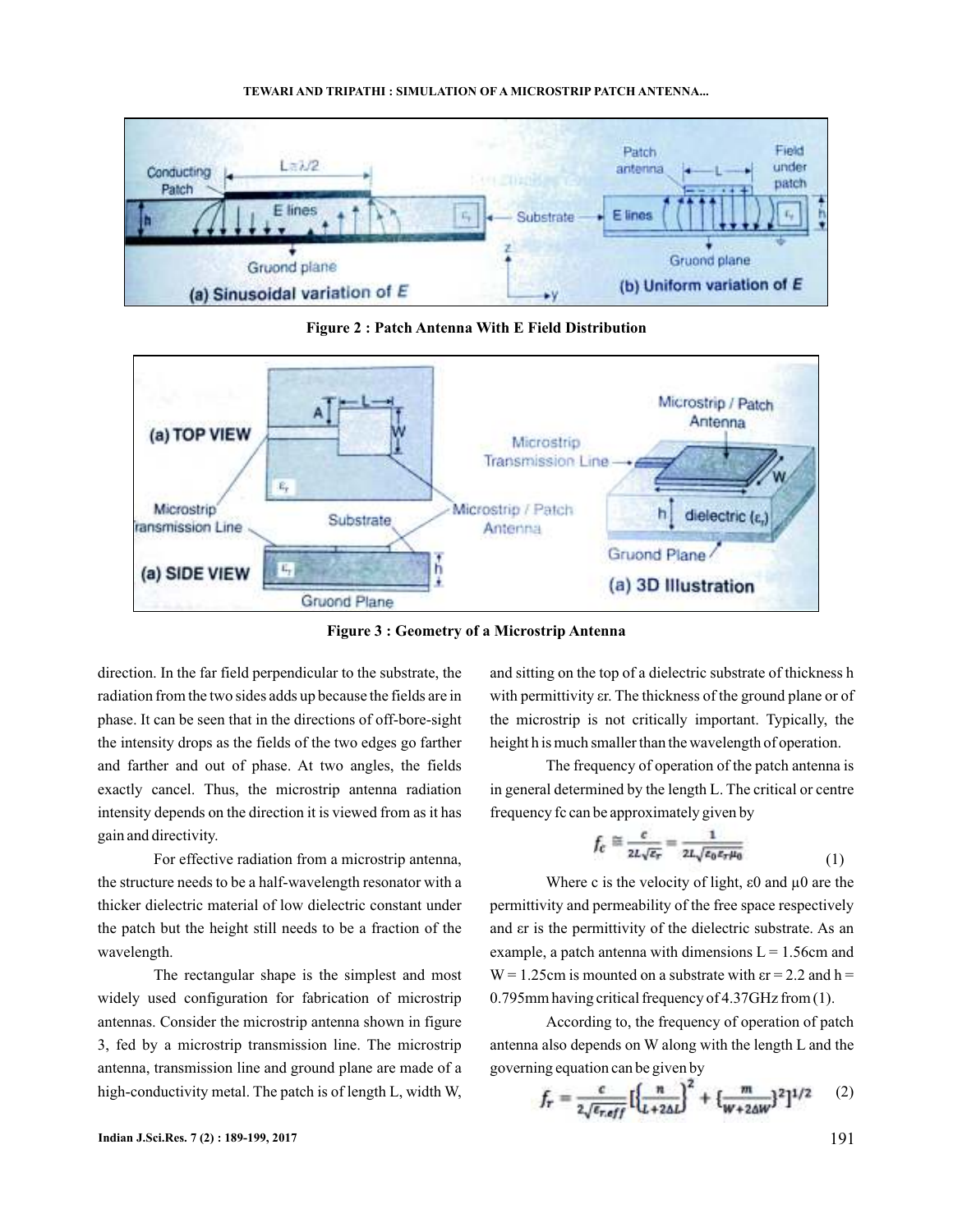Where

$$
\varepsilon_{r,eff} = \frac{4e_{r\pi}t_{r,dyn}}{(\sqrt{e_{r\pi}} + \sqrt{e_{r,dyn}})^2}
$$
(3)

The expression for dominant mode is given by

$$
f_{r,nm} = \frac{\epsilon}{2(L+2\Delta L)\sqrt{\epsilon_{r,eff}}}
$$
(4)

In the above equations,  $\Delta L$  and  $\Delta W$  are the incremental length and width which account for the fringing of field at the respective edges. The other symbols have their usual meanings. It is to be noted that fringing length  $\Delta L$  is also dependent onW.

The width of the antenna controls the input impedance. For a square patch fed in the manner above, the input impedance will be of the order of 300 ohms. By increasing the width the impedance can be reduced. However, to decrease the input impedance to 50 ohms, often a very wide patch is required. The width further controls the radiation pattern. The normalized pattern of the antenna can be obtained by plotting the field  $E_{\theta}$  and  $E_{\phi}$  which is

approximately given as

$$
E_{\theta} = \frac{\sin[(kws \ln \theta sin \theta)/2]}{[(kws \ln \theta sin \theta)/2]} \cos\left[\left(\frac{kt}{2}\right) sin \theta cos \phi\right] cos \phi \tag{5}
$$

$$
E_{\emptyset} = -\frac{\sin\left[\frac{(\text{kwsin}\theta\sin\theta)}{2}\right]}{\left[(\text{kwsin}\theta\sin\theta)/2\right]}\cos\left[\left(\frac{kL}{2}\right)\sin\theta\cos\theta\right]\sin\theta} \quad (6)
$$

The net magnitude of electric field at any point is a function of  $\theta$  and  $\varnothing$  and is given by

$$
E(\theta, \emptyset) = \sqrt{(E_{\theta}^2 + E_{\theta}^2)}
$$
\n(7)

In view of  $(4)$ ,  $(5)$  and  $(6)$ , the radiation patterns obtained for a specific case of W=L= $\lambda/2$  in  $\theta$ =0 and Ø =90 planes are illustrated in figure 4.

Normally the directivity of the patch is below 10dB and the field for centre-fed rectangular patches is linearly polarized.

# **Characteristics of MicrostripAntenna Radiation Pattern**

In figure 4a and 4b, two radiation patterns in  $\varnothing = 0$ (in azimuth), and  $\varnothing$  = 90 (in elevation) are shown. Another



**Figure 4 : Radiations Patterns of MSA**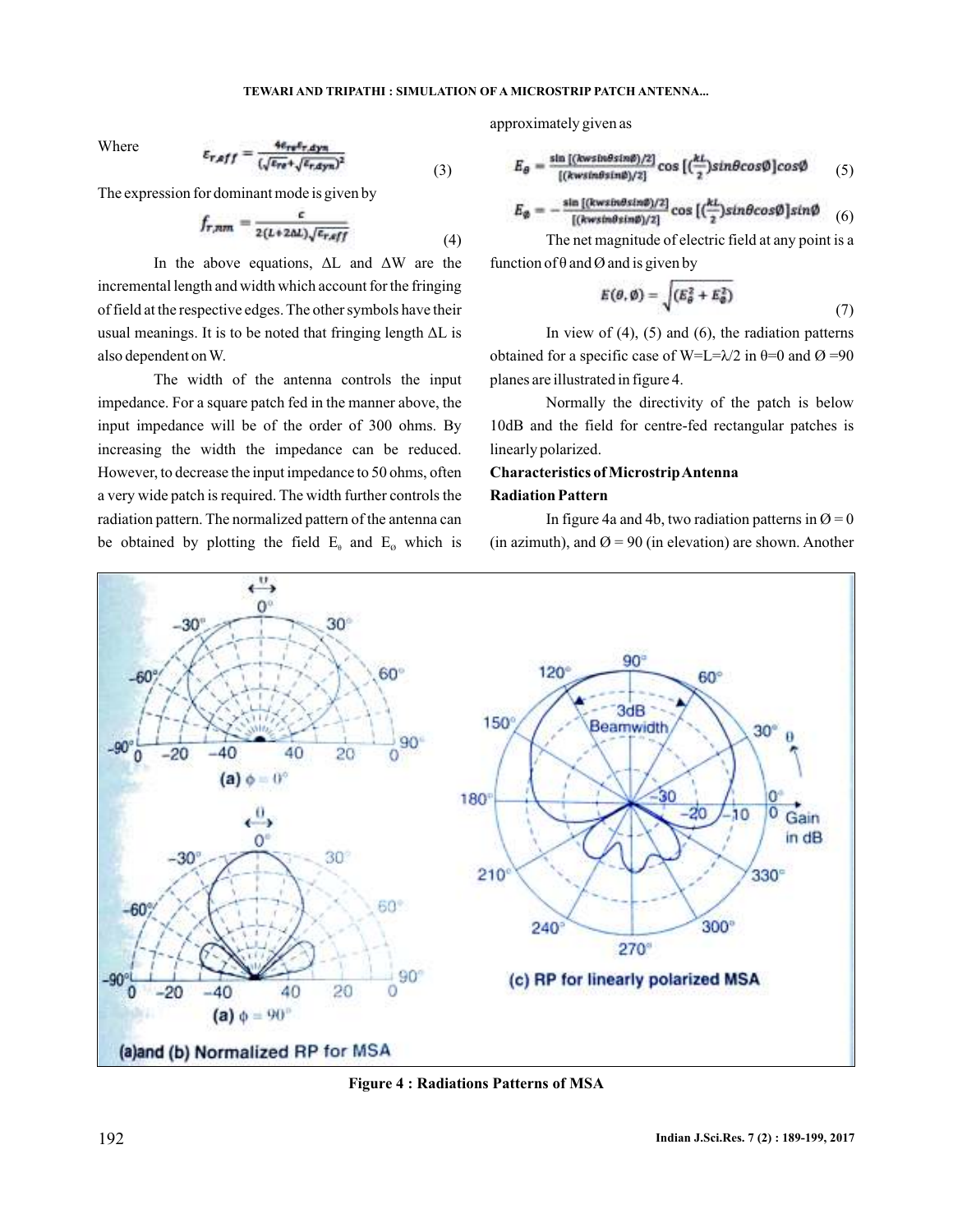typical radiation pattern for a linearly polarized patch antenna is shown in figure 4c. This figure shows a cross section in a horizontal plane. The pattern in the vertical plane is similar though not identical. The scale is logarithmic, so the power radiated at 180 is about 15 dB less than power in the centre of the beam, i.e. at 90. The beam width is about 65 and the gain is about 9 dBi. An infinitely large ground would prevent any back radiation, but the real antenna has a fairly small ground plane, and the power in the backward direction is only about 20 dB down from that in the main beam.

To understand the radiation process in microstrip antenna, consider the view of a patch antenna, shown in figure 3. In connection with the inset feed, it was mentioned the in and end-fed case, the current will be low at the ends and high in the centre of the antenna. The above statement can further be remodelled for the assumed sinusoidal current distribution that the current will be zero at the ends of the patch and maximum at the centre of the half wave patch. Since the patch is a conductor, the voltage and current are out of the phase. Voltage will be maximum at the end of the patch and minimum at its mid point. Thus the field underneath the patch will resemble that of figure. This figure roughly displays fringing of the field around the edges. This fringing field near the surface of the patch is in the y direction. It is the fringing field that is responsible for radiation. It is to be noted that smaller the  $\epsilon$ r, more bowed is the fringing field as it extends farther away from the patch. Therefore, use of a substrate with smaller er yields better radiation. Also, in the location where no power is to be radiated, a high value of  $er$  is to be used. Such a selection allows more tight coupling of the field with less fringing and hence less radiation. This is one of the trade-off in patch antenna design. It needs to be further mentioned that in an end-fed antenna, since there is low current at the feed, the impedance has to be high.

# **Beam Width**

Figure 4 illustrates different radiation patterns for an MSA. It can be noted that MSA's generally have a very wide beam width, both in azimuth and elevation.

### **Directivity**

In view of the cavity model of an MSA, the simplified expression for directivity D for  $TM_{1,0}$  mode can be written as

$$
D = \frac{2h^2 E_0^2 W'^2 K_0^2}{P_r \pi \eta_0} \tag{8}
$$

where h is the thickness of the substrate, Pr is the radiated power, W'= W+h,  $\eta$ 0 = 120 $\pi$ , K0 is the wave number and E0 is the magnitude of the z-directed electric field intensity inside the cavity given by

$$
E_z = E_0 \cos \frac{m\pi x}{L} \cos \frac{n\pi y}{W}
$$
 (9)

Here  $L$  is the length of the patch along the  $x$ -axis andWis the width of the patch along y-axis.

# **Gain**

Gain of a rectangular microstrip patch antenna with air dielectric is roughly estimated between 7-9dB in view of the following counts:

Gain of the patch form the directivity relative to the vertical axis is normally about 2 dB, provided the length of the patch is half a wavelength.

If the patch is of a square shape the pattern in the horizontal plane will be directional. Such a patch is equivalent to a pair of dipoles separated by half wavelength.

If the addition of the ground plane cuts off most or all radiation behind the antenna, the power averaged over all directions is reduced by a factor of 2 and thus the gain is increased by 3 dB.

#### **Bandwidth**

The impedance bandwidth of a patch antenna is strongly influenced by the spacing between the patch and the ground plane.As the patch is moved closer to the ground plane, less energy is radiated and more energy is stored in the patch capacitance and inductance: that is, the quality factor Q of the antenna increases and impedance bandwidth decreases.

A patch printed onto a dielectric board is often more convenient to fabricate and is a bit smaller, but the volume of the antenna is decreased. The bandwidth decreases with the increase of Q roughly in proportion to the dielectric constant of the substrate. Real patch antennas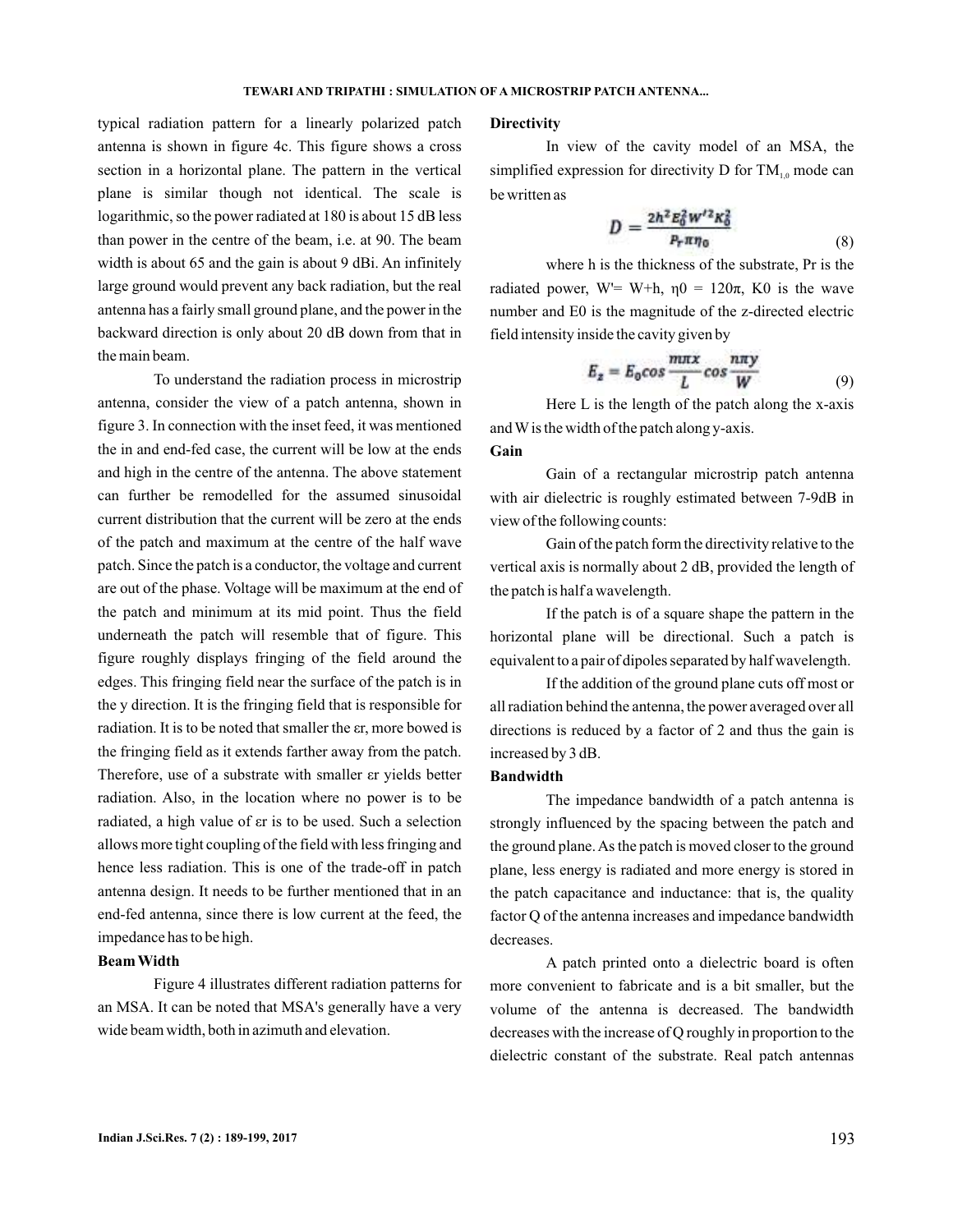often use ground planes only modestly larger than the patch, which also reduces performance. The feed structure also affects the bandwidth.

The volume standing ratio 'S' is an important parameter to be accounted, particularly at the input and under resonance conditions. If Q0 is the unloaded radiation quality factor it is related to the bandwidth by the following relation:

$$
Bandwidth = \frac{S-1}{Q_0\sqrt{S}} \tag{3}
$$

## **Quality Factor**

Microstrip patch antennas have a very high quality factor. The quality factor Q represents the losses associated with the antenna. A large Q leads to narrow bandwidth, and a low efficiency Q can be reduced by increasing the thickness of the dielectric substrate. But as the thickness increases, a large fraction of the total power delivered by the source transforms into a surface wave. This transformation amounts to an unwanted power loss since it is ultimately scattered at the dielectric bends and causes degradation of the antenna characteristics. The surface waves can be minimized by using photonic band-gap structures. Problems of low gain and low power handling capacity can be overcome by employing array configuration.

### **Efficiency**

The total loss factor for an MSAcan be given by

$$
L_T = L_c + L_d + L_r \tag{4}
$$

where,  $L_r$  is the loss in radiation,  $L_c$  is the loss in the conductor and  $L_d$  is the loss in dielectric. The loss in the conductor and dielectric substrate results in the reduction of radiation efficiency which is given by

$$
\eta = \frac{P_r}{P_c + P_d + P_r} \tag{5}
$$

where,  $P_r$  is the radiated power,  $P_c$  is the power dissipated due to conductor loss, and  $P_d$  is the power dissipated due to the dielectric.

#### **Return Loss**

The return loss is defined as the ratio of the Fourier transform of the incident pulse and the reflected signal. It is an important parameter to reckon with. Figure 5a illustrates the variation of the return loss with two resonance frequencies.

As an example, consider a square patch antenna fed at the end as before. Though the MSAs operate at much higher frequencies and are of much smaller size, but for a moment assume that the antenna dimensions are  $L = W =$ 1.5m and  $h = 3$ cm with air as substrate. Such an antenna will be resonant at 100 MHz. When matched to a 200-ohm load, the magnitude of the return loss will be as shown in figure 5b. This figure leads to the following important conclusions.

1. The bandwidth of a patch antenna, in general, is very small. The bandwidth of rectangular patch antennas is typically of the order of 3%.



**Figure 5 : Variation of Returns Loss With Frequency**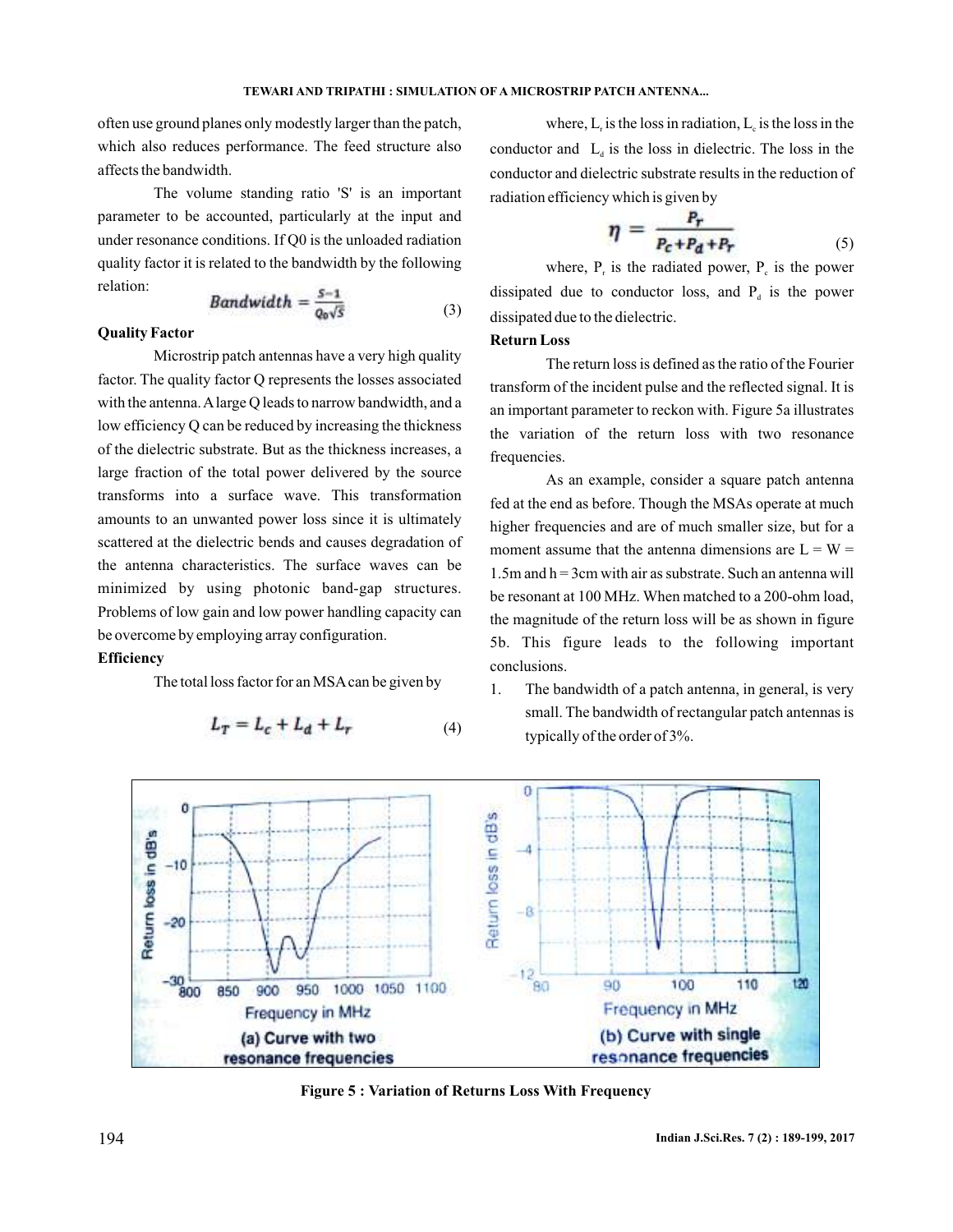



**Figure 6 : Simulation Result 1**





2. The antenna designed to operate at 100MHz is resonant at nearly 96MHz. This shift is due to fringing fields around the antenna, which makes the patch appear a littl0e longer. Thus, when a patch is designed it is customary to trim the length by 2-4% to achieve resonance at the desired frequency.

### **Analysis and Simulation**

In this work, a microstrip patch antenna with dimensions  $L = 24.67$ mm,  $W = 32.23$ mm and  $h = 1.56$ mm,  $\Delta L = 0.4124$ mm, er, eff = 4.5 is simulated in CST Microwave Studio version 2010.03Apr 13 2010. Frequency of operation is chosen as 2.8GHz.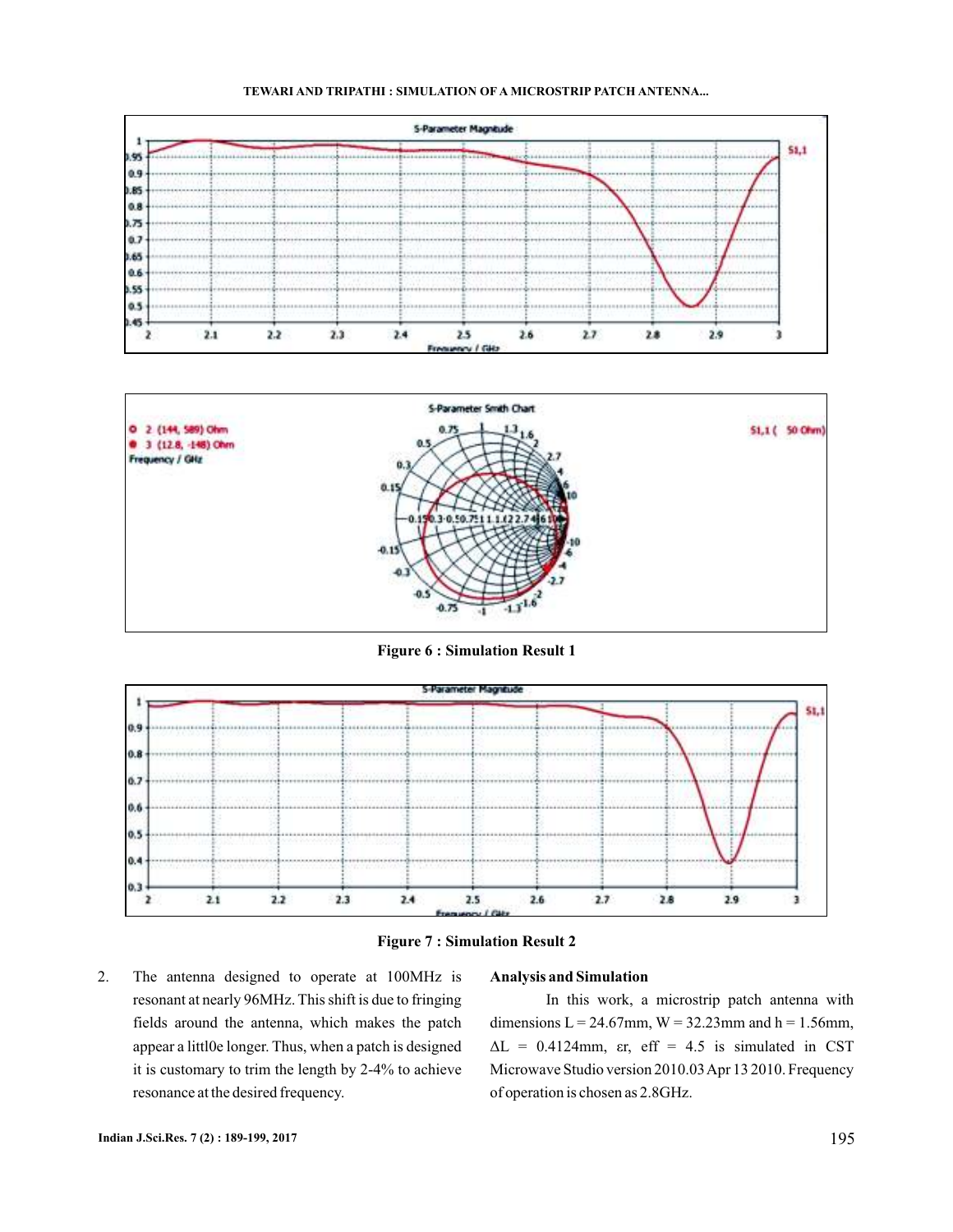

**Figure 7 : Simulation Result 2**





**Figure 8 : Simulation Result 3**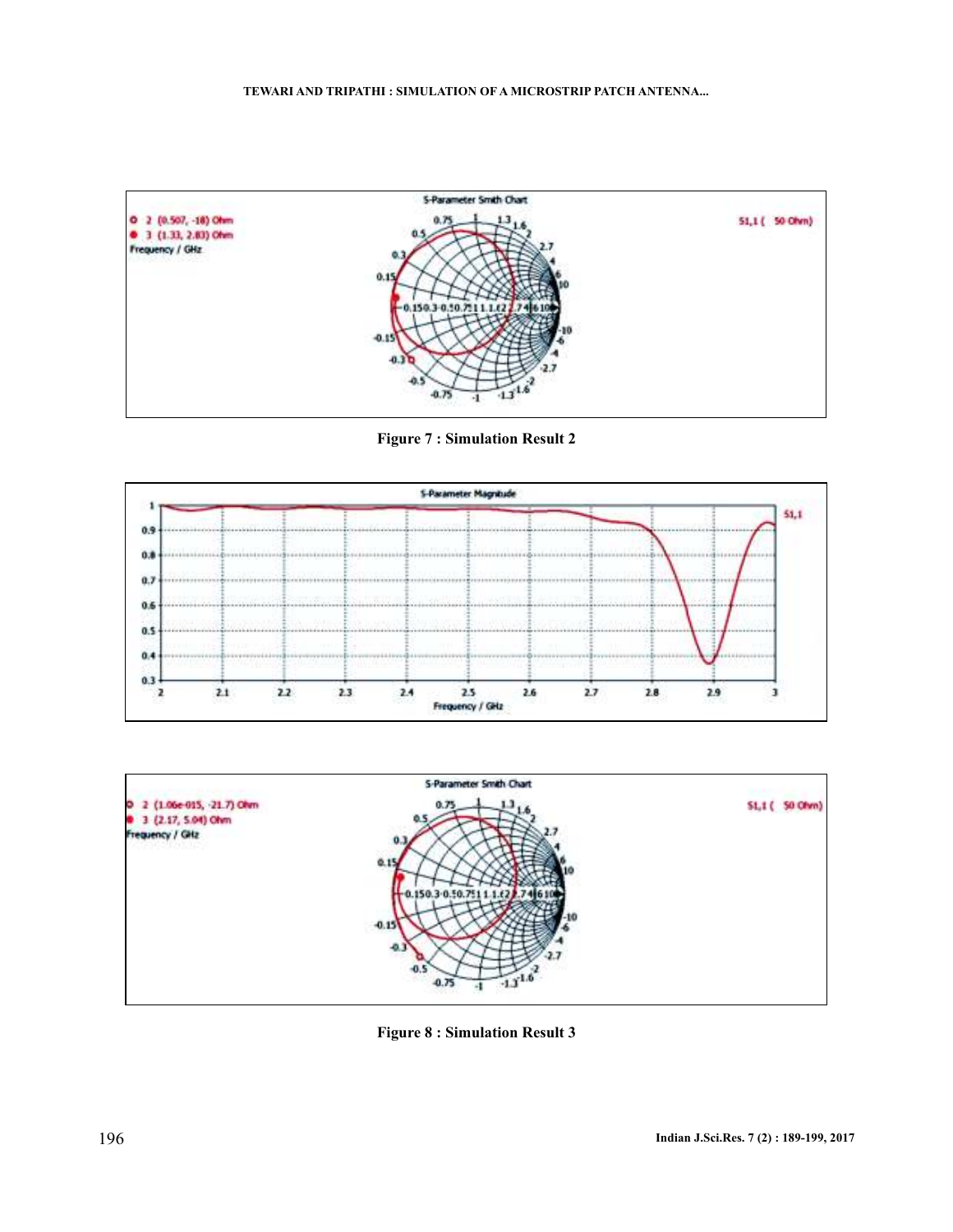



**Figure 9 : Simulation Result 4**

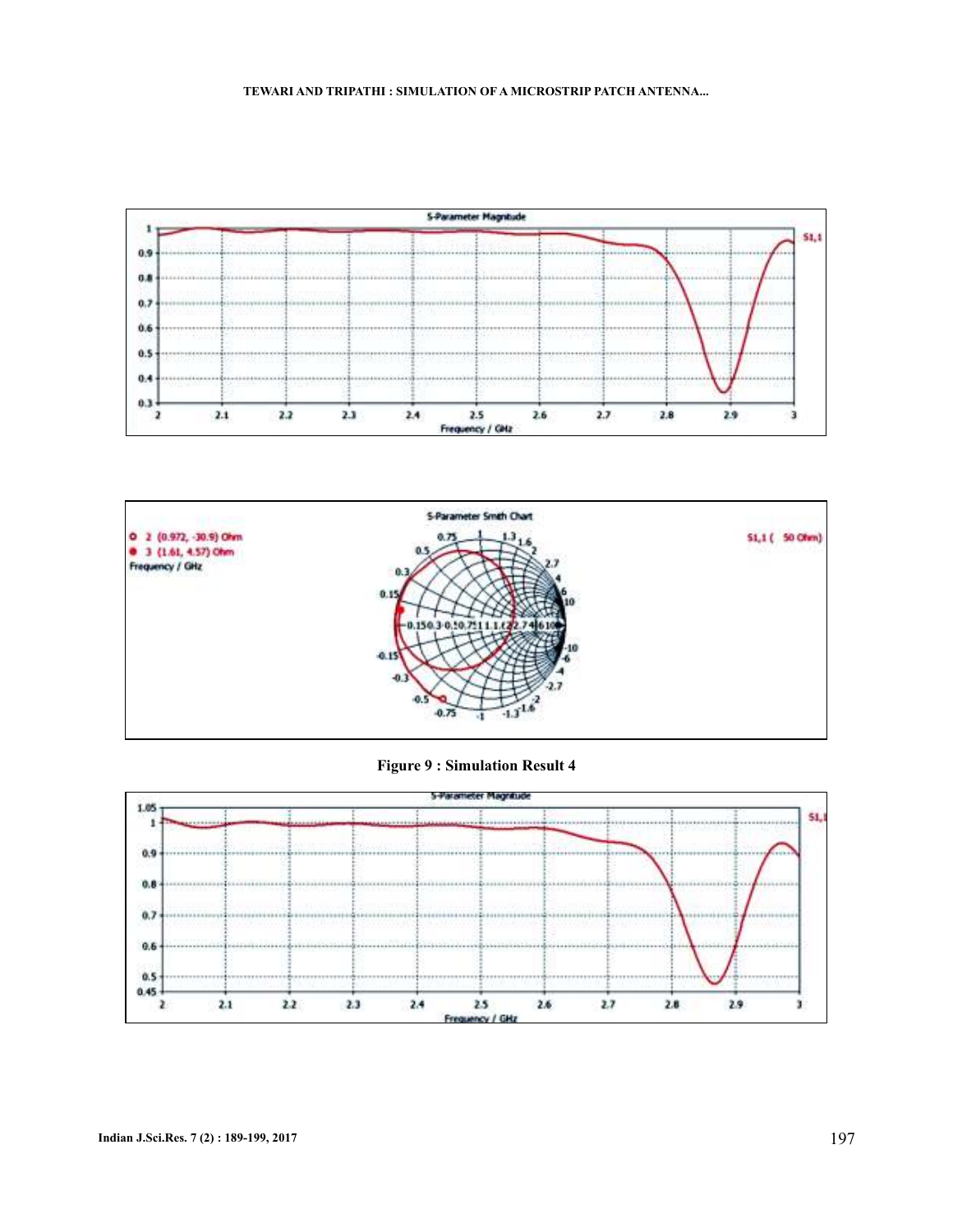

**Figure 10 : Simulation Result 5**





**Figure 11 : Ssimulation Result 6**